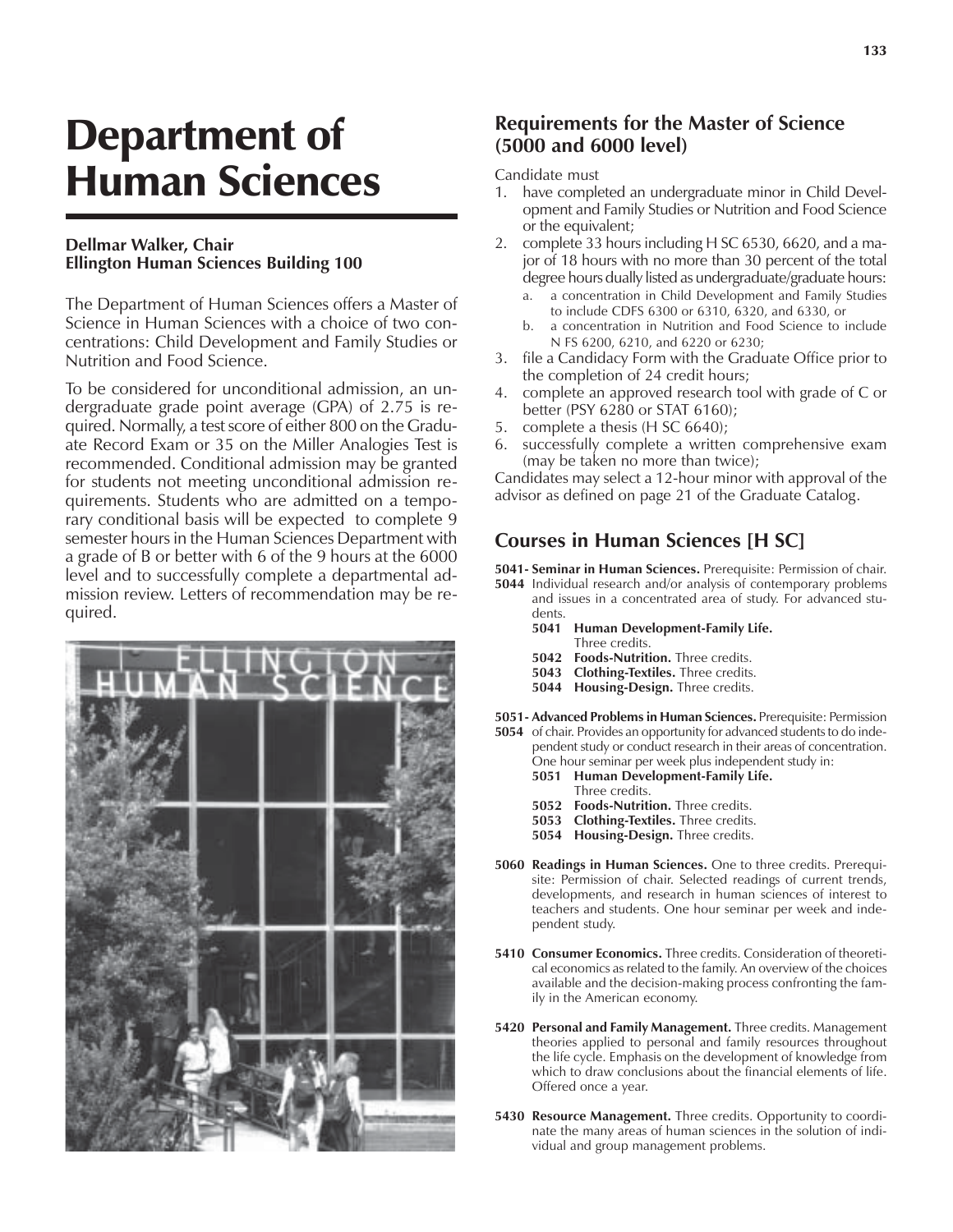- **5450 Professionalism in Consumer Services.** Three credits. The roles, functions, and responsibilities of consumer services professionals employed in business, government, and other organizations.
- **6500 Issues and Trends in Human Sciences.** One to three credits. An in-depth analysis of one or more current issues or trends in human sciences. Topics will vary.
- **6520 Public Policy on Consumer and Family Issues.** Three credits. The ideological roots, impact, and effectiveness of family policy. Family well-being in the areas of health, child care, care of the elderly and disabled, and poverty examined in relation to the development of public policy.
- **6530 Effective Program Management.** Three credits. Integration of human sciences concepts and content with the principles of program management, including planning, organization, staffing, implementation, and evaluation.
- **6620 Research Methods in Human Sciences.** Three credits. Introduction to methods and tools of research. Selection and statement of research problems, formulation of research proposal.
- **6640 Thesis Research.** One to six credits. Selection of a research problem, review of pertinent literature, collection and analysis of data, and composition of thesis. Once enrolled, student should register for at least one credit hour of master's research each semester until completion. S/U grading.

## **Courses in Textiles, Merchandising, and Design [TXMD]**

- **5130 History of Costume.** Three credits. Survey of clothing and design from ancient to modern times; consideration given to social, economic, and cultural conditions reflected in dress.
- **5170 Social Aspects of Clothing.** Three credits. Principles of sociology and psychology applied to the study of clothing behavior. Research methods for studying socio-psychological aspects of clothing included. Offered once a year.

## **Courses in Nutrition and Food Science [N FS]**

- **5200 Diet and Disease.** Three credits. Prerequisites: BIOL 2030, N FS 4270. Nutritional problems in disease and modifications of normal diet to meet dietary requirements of pathological conditions. Offered once a year.
- **5210 Nutrition in Aging.** Three credits. Prerequisite: N FS 1240 or 2220. Nutritional needs of elderly individuals and how these requirements are affected by physiological, pathological, and socioeconomic changes associated with aging. Emphasis on assessment, nutrition counseling skills, and resources to assist elderly individuals with adequate nutrient intake. Offered once a year.
- **5220 Food Systems Management I.** Three credits. Prerequisite: N FS 3200 or 3210 or permission of instructor. Principles and production of quantity foods. Emphasis on types of food service systems, delivery systems, menu planning and evaluation, procurement, receiving, quality control, inventory, cost containment, safety, and sanitation. Five hours per week.
- **5240 Experimental Food Study.** Three credits. Prerequisites: N FS 3200 and CHEM 2030 or permission of instructor. Chemical and physical factors affecting the flavor, texture, color, and appearance of food. Emphasis on evaluation of sensory qualities

of food using subjective and objective measurements and new food product development. Offered once per year.

- **5250 Child Nutrition.** Three credits. Prerequisite: N FS 1240 or 2220. Nutritional needs during pregnancy, infancy, and childhood related to physical and mental development. Emphasis on cultural, social, and psychological aspects of the development of food patterns and nutrition education resources.
- **5260 Food Safety Issues from Production to Consumption.** Three credits. Food safety issues that impact food production, food storage and transportation, food processing, and food consumption within food production facilities, the home, and food service facilities. Consumer concerns evaluated based on risk theory and scientific evaluation of safety, including decision-making through critical thinking. Food standards and regulations designed to improve safety of food also discussed.
- **5270 Advanced Nutrition.** Three credits. Prerequisite: N FS 1240 or 2220. Nutrient utilization, cellular metabolism, and nutritional status assessment. Participation includes seminar presentation on a current issue in nutrition. Offered once a year.
- **5280 Food Systems Management II.** Three credits. Functions of management applied to food service industry. Emphasis on systems approach to food service operation, organizational structure, personnel management, leadership and management styles, work improvement, and labor relations. Offered once a year.
- **5290 Dietetic Practicum.** Six credits. Prerequisites: N FS 4200 and 4220. Practical preparation in clinical dietetics. Clinical experience provided with the cooperation of Middle Tennessee Medical Center and other facilities. For dietetics students only. Offered summer only.
- **5800 Diet and Disease Seminar.** One credit. To be taken concurrently with N FS 5200. Nutrition and Food Science majors only. Practice in applying the knowledge base acquired in N FS 5200 to structured case studies and development of the critical thinking skills needed to design accurate and systematic nutrition care plans in the clinical setting.
- **6200 Metabolism of Carbohydrates, Lipids, and Proteins.** Three credits. Prerequisite: CHEM 3530 or equivalent. Sequential to N FS 5270 or equivalent. Advanced study of carbohydrates, lipids, and proteins with emphasis on the metabolic interactions at the cellular, tissue, and organ levels. Offered alternate years.
- **6210 Vitamin and Mineral Metabolism.** Three credits. Prerequisite: CHEM 3530 or equivalent. Sequential to N FS 5270 or equivalent. Metabolic functions and mechanisms of micronutrient action in human nutrition with an emphasis on physiological requirements, assessment techniques, and interrelationships in disease prevention. Offered alternate years.
- **6220 Food Industry Applied Nutrition.** Three credits. Integration of food technological considerations, nutrition attributes, consumer perceptions, and socio-demographic influences to determine food choice, and thus diet quality.
- **6230 Advanced Clinical Nutrition.** Three credits. Sequential to N FS 5200 and 5270. Integration of the principles of basic biological diseases in the pathogenesis, diagnosis, and management of the nutritional aspects of disease including nutritional assessment and dietary implication in the etiology of disease.
- **6290 Clinical Dietetics.** Six credits. Planned educational experiences in administration of food service systems and experiences in a